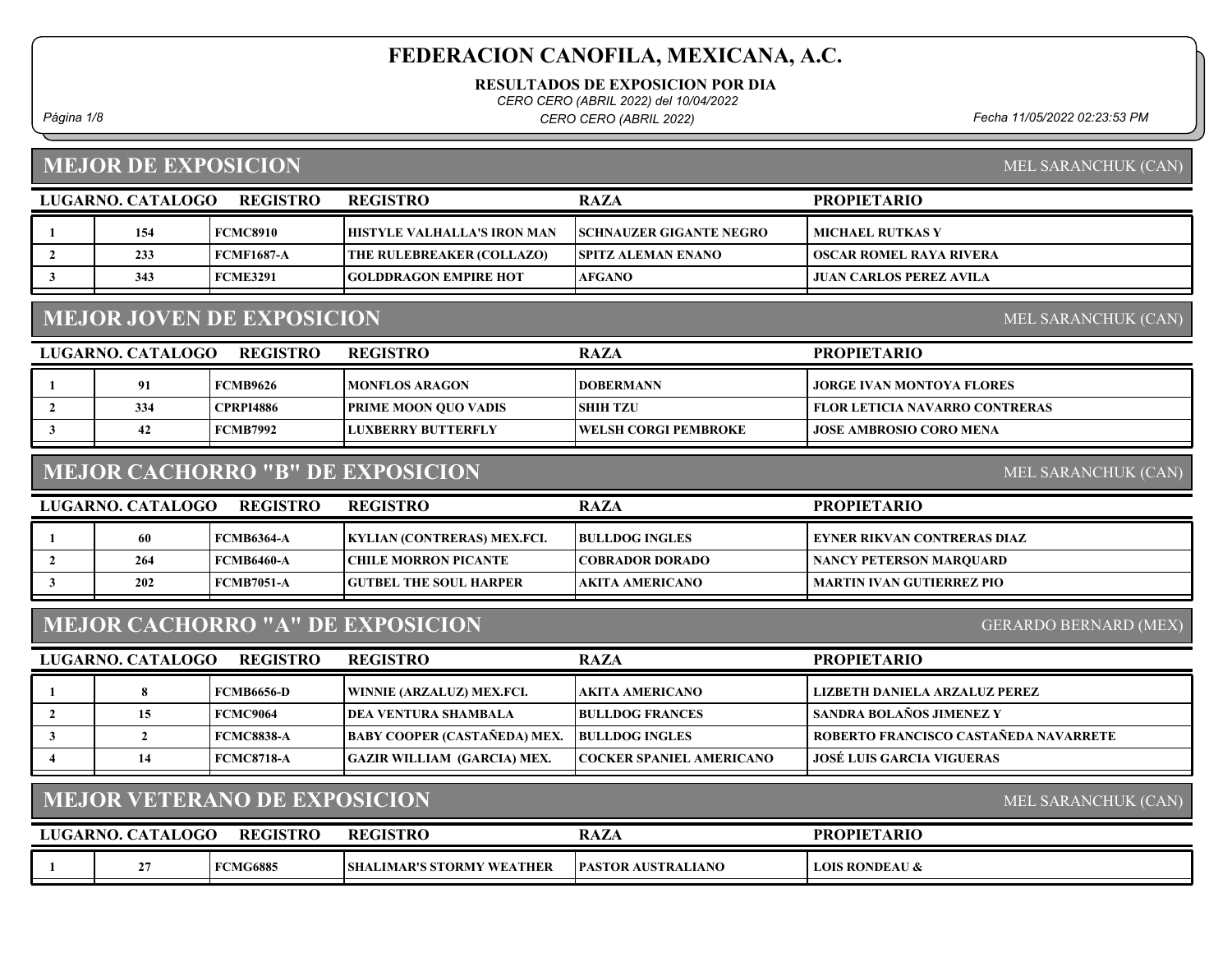RESULTADOS DE EXPOSICION POR DIA

CERO CERO (ABRIL 2022) del 10/04/2022

Página 2/8 Fecha 11/05/2022 02:23:53 PM CERO CERO (ABRIL 2022)

#### MEJOR DE GRUPO 1

GERARDO BERNARD (MEX)

GERARDO BERNARD (MEX)

| LUGARNO. CATALOGO | <b>REGISTRO</b> | <b>REGISTRO</b>           | <b>RAZA</b>                  | <b>PROPIETARIO</b>             |
|-------------------|-----------------|---------------------------|------------------------------|--------------------------------|
| 32                | FCMH9480        | <b>WERDEL SRDCOVE ESO</b> | <b>PASTOR AUSTRALIANO</b>    | <b>RICARDO PARES ARCE</b>      |
| 34                | FCMB1691        | [PIC D'ARLEE PANACHE]     | <b>PASTOR DE PICARDO</b>     | <b>JACOUELINE FINKEL</b>       |
| 42                | FCMB7992        | <b>LUXBERRY BUTTERFLY</b> | <b>TWELSH CORGI PEMBROKE</b> | <b>JOSE AMBROSIO CORO MENA</b> |
| 35                | FCMB5007-B      | KIR (MEJIA) MEX.FCI.      | <b>PASTOR DE SHETLAND</b>    | RAUL MEJIA MORA                |
|                   |                 |                           |                              |                                |

# MEJOR JOVEN DE GRUPO 1

LUGARNO. CATALOGO REGISTRO REGISTRO RAZA PROPIETARIO 1 42 FCMB7992 LUXBERRY BUTTERFLY JOSE AMBROSIO CORO MENA WELSH CORGI PEMBROKE 2 | 19 | FCMD3398-F | ALIKA (VAZQUEZ) MEX. FCI. | COLLIE BARBUDO | ANEL VAZQUEZ FRANCHINI 3 21 FCMB0720-D TOKIO EMMA (ALMANZA/CRUZ) GANADERO AUSTRALIANO MIGUEL ANGEL PEREZ MARIN 4 | 26 FCMD3089-C FREDDIE (VAZQUEZ) MEX.FCI. |PASTOR AUSTRALIANO | RICARDO VAZQUEZ MALDONADO

### MEJOR CACHORRO DE GRUPO 1

GERARDO BERNARD (MEX)

GERARDO BERNARD (MEX)

| LUGARNO. CATALOGO<br><b>REGISTRO</b> |    |                  | <b>REGISTRO</b>           | <b>RAZA</b>                  | <b>PROPIETARIO</b>             |
|--------------------------------------|----|------------------|---------------------------|------------------------------|--------------------------------|
|                                      | 35 | FCMB5007-B       | KIR (MEJIA) MEX.FCI.      | [PASTOR DE SHETLAND]         | RAUL MEJIA MORA                |
|                                      | 38 | <b>CPRPI4624</b> | ALENCLAUD FLORENCIO_      | <b>IWELSH CORGI PEMBROKE</b> | <b>JOSE AMBROSIO CORO MENA</b> |
|                                      | 24 | FCMB7504-A       | ANES AUSSIES WHAT'S ABOUT | <b>IPASTOR AUSTRALIANO</b>   | <b>CRIADERO ANES AUSSIES</b>   |

### MEJOR VETERANO DE GRUPO 1

| LUGARNO, CATALOGO | <b>REGISTRO</b> | <b>REGISTRO</b>                   | RAZA                       | <b>PROPIETARIO</b>           |
|-------------------|-----------------|-----------------------------------|----------------------------|------------------------------|
|                   | <b>FCMG6885</b> | <b>ISHALIMAR'S STORMY WEATHER</b> | <b>IPASTOR AUSTRALIANO</b> | <b>LOIS RONDEAU &amp;</b>    |
|                   | <b>FCME1089</b> | ALLSTARS I'M KEANU REEVES AT      | <b>IPASTOR DE PICARDO</b>  | <b>I JACOUELINE FINKEL Y</b> |

### MEJOR DE GRUPO 2

MEL SARANCHUK (CAN)

| LUGARNO. CATALOGO | <b>REGISTRO</b> | <b>REGISTRO</b>                     | RAZA                            | <b>PROPIETARIO</b>                  |
|-------------------|-----------------|-------------------------------------|---------------------------------|-------------------------------------|
| 154               | <b>FCMC8910</b> | <b>THISTYLE VALHALLA'S IRON MAN</b> | <b>ISCHNAUZER GIGANTE NEGRO</b> | MICHAEL RUTKAS Y                    |
| 82                | <b>FCME6722</b> | [FAST AND FURIOUS PISKO             | <b>BULLDOG INGLES</b>           | <b>JONATHAN DAVID FLORES SIGUAS</b> |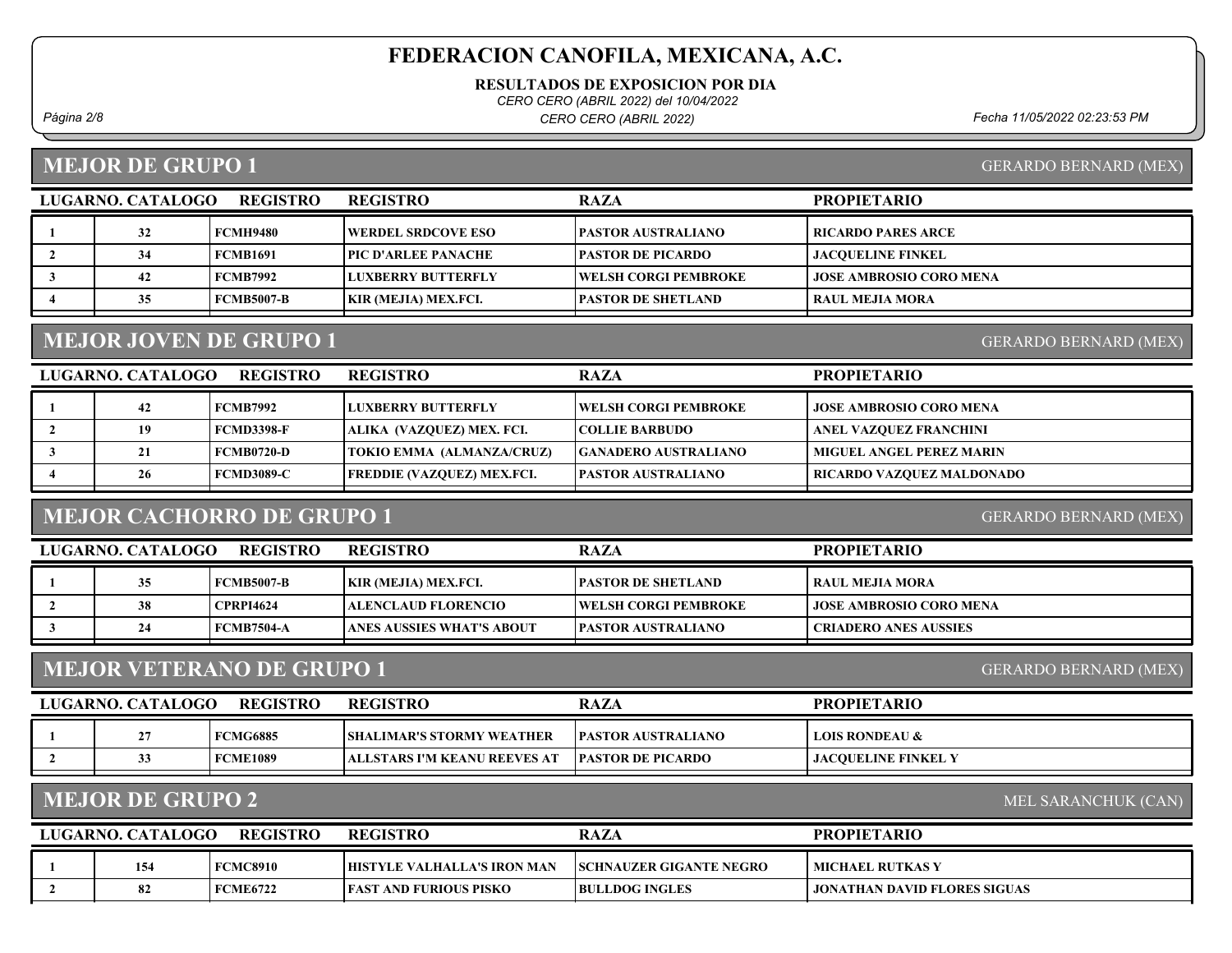RESULTADOS DE EXPOSICION POR DIA

CERO CERO (ABRIL 2022) del 10/04/2022

Página 3/8 Fecha 11/05/2022 02:23:54 PM CERO CERO (ABRIL 2022)

### MEJOR DE GRUPO 2

MEL SARANCHUK (CAN)

| LUGARNO. CATALOGO | <b>REGISTRO</b>        | <b>REGISTRO</b>                     | <b>RAZA</b>       | <b>PROPIETARIO</b>               |
|-------------------|------------------------|-------------------------------------|-------------------|----------------------------------|
| 106               | <b>FCMF5686-G</b>      | <b>FALCONCREEK INDIRA MEX. FCI.</b> | <b>IDOBERMANN</b> | <b>RIVERO FALCON GABRIELA</b>    |
| 163               | <b>FCMD0663</b>        | <b>BEAUTY MARK TENDER EBONY</b>     | <b>TERRANOVA</b>  | <b>JOSE ADRIAN SALINAS PEREZ</b> |
|                   |                        |                                     |                   |                                  |
|                   | MEJOR JOVEN DE GRUPO 2 | MEL SARANCHUK (CAN)                 |                   |                                  |

| LUGARNO. CATALOGO<br><b>REGISTRO</b> |     |                   | <b>REGISTRO</b>                   | <b>RAZA</b>                       | <b>PROPIETARIO</b>                     |
|--------------------------------------|-----|-------------------|-----------------------------------|-----------------------------------|----------------------------------------|
|                                      | 91  | FCMB9626          | IMONFLOS ARAGON                   | <b>IDOBERMANN</b>                 | <b>JORGE IVAN MONTOYA FLORES</b>       |
|                                      | 54  | <b>FCMC6652-C</b> | <b>TABATHA (TENORIO) MEX.FCI.</b> | <b>BOXER</b>                      | IGNACIO TENORIO MENDOZA                |
|                                      | 112 | <b>FCMB0167-A</b> | <b>NYX NOLAN (HERNANDEZ)</b>      | <b>DOGO DE BURDEOS</b>            | <b>MARCO ANTONIO HERNANDEZ MIRANDA</b> |
|                                      | 159 | FCME2715-B        | KIKO (LOZANO) MEX. FCI.           | <b>ISCHNAUZER MINIATURA SAL Y</b> | DANIEL LOZANO TELLEZ                   |

### MEJOR CACHORRO DE GRUPO 2

MEL SARANCHUK (CAN)

| LUGARNO. CATALOGO | <b>REGISTRO</b> | <b>REGISTRO</b>                       | <b>RAZA</b>                        | <b>PROPIETARIO</b>              |
|-------------------|-----------------|---------------------------------------|------------------------------------|---------------------------------|
| 60                | FCMB6364-A      | KYLIAN (CONTRERAS) MEX.FCI.           | <b>BULLDOG INGLES</b>              | EYNER RIKVAN CONTRERAS DIAZ     |
| 153               | FCMC8911-C      | MATTEO (MORALES) MEX.FCI.             | <b>ISCHNAUZER GIGANTE NEGRO</b>    | <b>FEDERICO MORALES MORALES</b> |
| 121               | FCMD3429-B      | ALUA HERNANDEZ MARTE                  | <b>FILA BRASILEÑO</b>              | <b>CRIADERO ALUA HERNANDEZ</b>  |
| 157               | <b>FCMB8878</b> | <b> REPITITION'S DIAMOND FOUND IN</b> | <b>SCHNAUZER MINIATURA NEGRO Y</b> | JAVIER ARVIZU GARCIA            |
|                   |                 |                                       |                                    |                                 |

# MEJOR DE GRUPO 3

GERARDO BERNARD (MEX)

GERARDO BERNARD (MEX)

| LUGARNO. CATALOGO | <b>REGISTRO</b>   | <b>REGISTRO</b>                    | <b>RAZA</b>                     | <b>PROPIETARIO</b>                   |
|-------------------|-------------------|------------------------------------|---------------------------------|--------------------------------------|
| 176               | FCMC2169-A        | <b>SIMON (LOMELI) MEX.FCI.</b>     | <b>CAIRN TERRIER</b>            | <b>JOSE MARIANO LOMELI VELAZQUEZ</b> |
| 183               | <b>FCME3647-A</b> | <b>ESTEBAN (MORA) MEX. FCI.</b>    | <b>KERRY BLUE TERRIER</b>       | <b>JORGE MORA VAZQUEZ</b>            |
| 173               | FCMA0529          | <b> OTHERSIDE OF THE MOON GOLD</b> | <b>BULL TERRIER</b>             | <b>GERMAN OTERO FRAUD</b>            |
| 178               | FCME1322-A        | <b>MILAR PACO MEX. FCI.</b>        | <b>FOX TERRIER DE PELO LISO</b> | <b>CRIADERO MILAR</b>                |
|                   |                   |                                    |                                 |                                      |

#### MEJOR JOVEN DE GRUPO 3

| <b>LUGARNO.</b> C | <b>ATALOGO</b><br>$C$ and a $T$ | <b>REGISTRO</b> | <b>REGISTRO</b>             | <b>RAZA</b>                               | <b>PROPIETARIO</b>    |
|-------------------|---------------------------------|-----------------|-----------------------------|-------------------------------------------|-----------------------|
|                   | 178                             | $FCME1322-A$    | <b>MILAR PACO MEX. FCI.</b> | <b>FOX</b><br><b>TERRIER DE PELO LISO</b> | <b>CRIADERO MILAR</b> |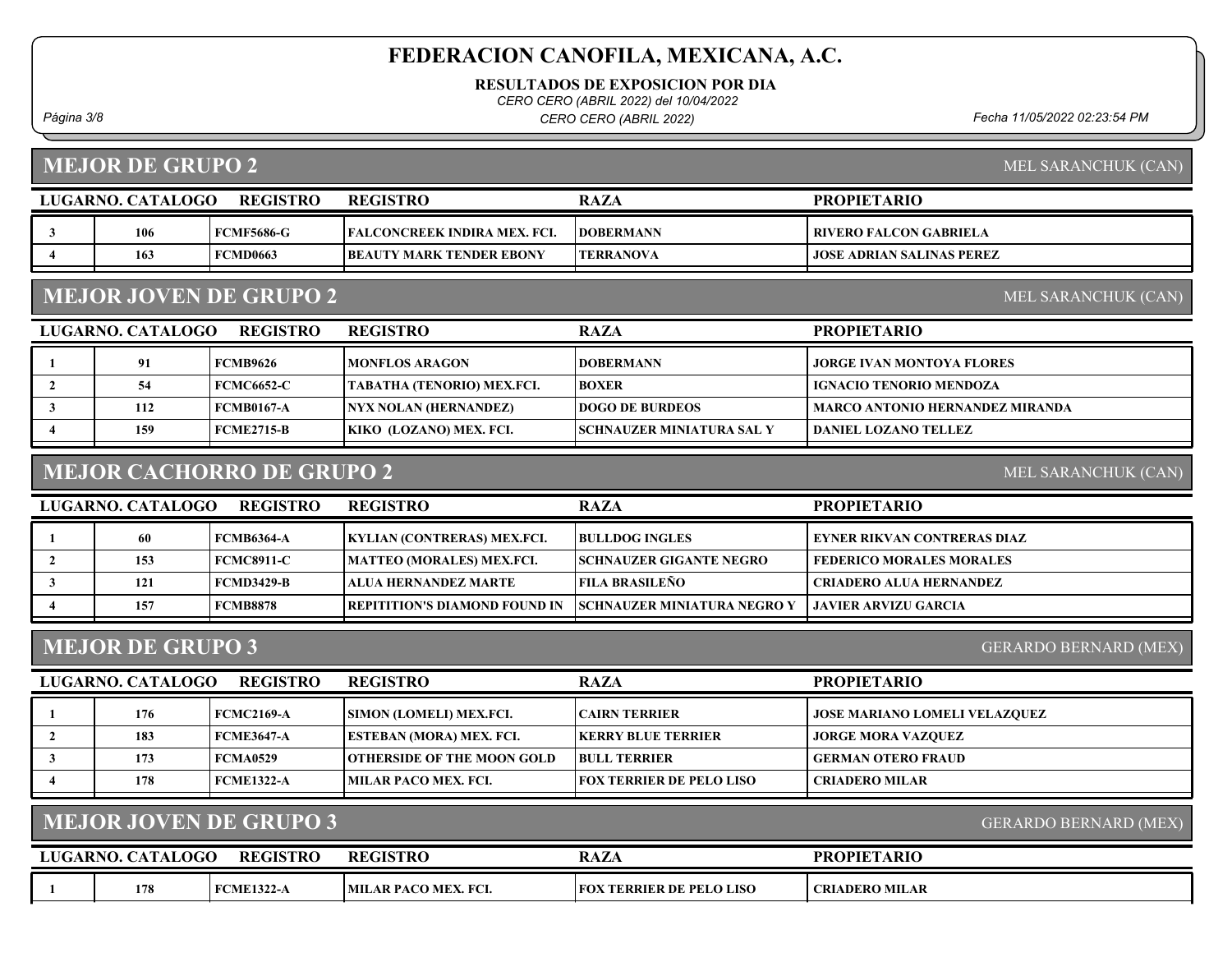RESULTADOS DE EXPOSICION POR DIA

CERO CERO (ABRIL 2022) del 10/04/2022

Página 4/8 Fecha 11/05/2022 02:23:54 PM CERO CERO (ABRIL 2022)

### MEJOR JOVEN DE GRUPO 3

GERARDO BERNARD (MEX)

GERARDO BERNARD (MEX)

| LUGARNO. CATALOGO | <b>REGISTRO</b>   | <b>REGISTRO</b>                                                 | <b>RAZA</b>                         | <b>PROPIETARIO</b>               |
|-------------------|-------------------|-----------------------------------------------------------------|-------------------------------------|----------------------------------|
| 170               | <b>FCMC5528-D</b> | <b>ZIGGY KIARA (RAMIREZ) MEX.FCI.  BULL TERRIER</b>             |                                     | MIRIAM ANDREA CHARDOME CHAVEZ    |
| 185               | <b>FCMC5109-B</b> | <b>HARLEY QUINN (GUTIERREZ) MEX. STAFFORDSHIRE BULL TERRIER</b> |                                     | <b>JOAQUIN GUTIERREZ MENDEZ</b>  |
| 187               | <b>FCMC7310-C</b> | HEINEKEN (QUINTANA) MEX.FCI.                                    | <b>IWEST HIGHLAND WHITE TERRIER</b> | EMILIO HERIBERTO QUINTANA FLORES |
|                   |                   |                                                                 |                                     |                                  |

### MEJOR CACHORRO DE GRUPO 3

LUGARNO. CATALOGO REGISTRO RAZA PROPIETARIO REGISTRO 1 182 FCMC8897-A FELIPE (MORA) MEX.FCI. KERRY BLUE TERRIER JORGE MORA VAZQUEZ 2 | 189 FCMH7159-A D-JUNIOR (GARCIA) MEX. FCI. YORKSHIRE TERRIER | MOISES MEDINA CASTRO 3 191 FCMC8379-B GINNY (CANSECO) MEX.FCI. YORKSHIRE TERRIER CANSECO PRADO GABRIEL

#### MEJOR DE GRUPO 4

GERARDO BERNARD (MEX)

| LUGARNO. CATALOGO<br>REGISTRO |     |                 | <b>REGISTRO</b>                   | <b>RAZA</b>                    | <b>PROPIETARIO</b>                |
|-------------------------------|-----|-----------------|-----------------------------------|--------------------------------|-----------------------------------|
|                               | 196 | *S/R0012-03-186 | <b>HUNDELEBEN JUNGLE JUICE SL</b> | <b>DACHSHUND ESTANDAR PELO</b> | $N/D$ *                           |
|                               | 200 | FCMC5802-A      | <b>GULLIVER (NALES) MEX.FCI.</b>  | DACHSHUND MINIATURA PELO       | <b>ERNESTO NALES MARTINEZ</b>     |
|                               | 195 | <b>FCMD3321</b> | AMARELO THAAIKISH                 | <b>DACHSHUND ESTANDAR PELO</b> | KANAGARAJ VIGNESHVARAN VELLINGIRI |

#### MEJOR CACHORRO DE GRUPO 4

GERARDO BERNARD (MEX)

| LUGARNO. CATALOGO | <b>REGISTRO</b> | <b>REGISTRO</b>                   | <b>RAZA</b>                     | <b>PROPIETARIO</b>          |
|-------------------|-----------------|-----------------------------------|---------------------------------|-----------------------------|
| 198               | FCMB7596-B      | <b>ABSOLUTE EXTREME (NEVAREZ)</b> | <b>DACHSHUND MINIATURA PELO</b> | FLOR TERESA NEVAREZ MENDOZA |
|                   |                 |                                   |                                 |                             |

## MEJOR DE GRUPO 5

LYNDA SARANCHUK (CAN)

| LUGARNO. CATALOGO<br><b>REGISTRO</b> |     |                   | <b>REGISTRO</b>                  | <b>RAZA</b>               | <b>PROPIETARIO</b>                 |
|--------------------------------------|-----|-------------------|----------------------------------|---------------------------|------------------------------------|
|                                      | 233 | <b>FCMF1687-A</b> | <b>THE RULEBREAKER (COLLAZO)</b> | <b>SPITZ ALEMAN ENANO</b> | OSCAR ROMEL RAYA RIVERA            |
|                                      | 221 | FCMC8640          | DAR CHINGIZA CRISTAL SPLASH_     | <b>SHIBA</b>              | <b>ISAAC ANTONIO LOPEZ MORALES</b> |
|                                      | 207 | FCMB7381-E        | AMNERIS (MIRANDA) MEX.FCI.       | <b>BASENJI</b>            | MIRANDA GUTIERREZ JAVIER ALAM      |
|                                      | 214 | <b>FCMB9157</b>   | <b>TRINACRIA'S YOUR MAJESTY</b>  | <b>HUSKY SIBERIANO</b>    | <b>DOMINIQUE FIRETTO Y</b>         |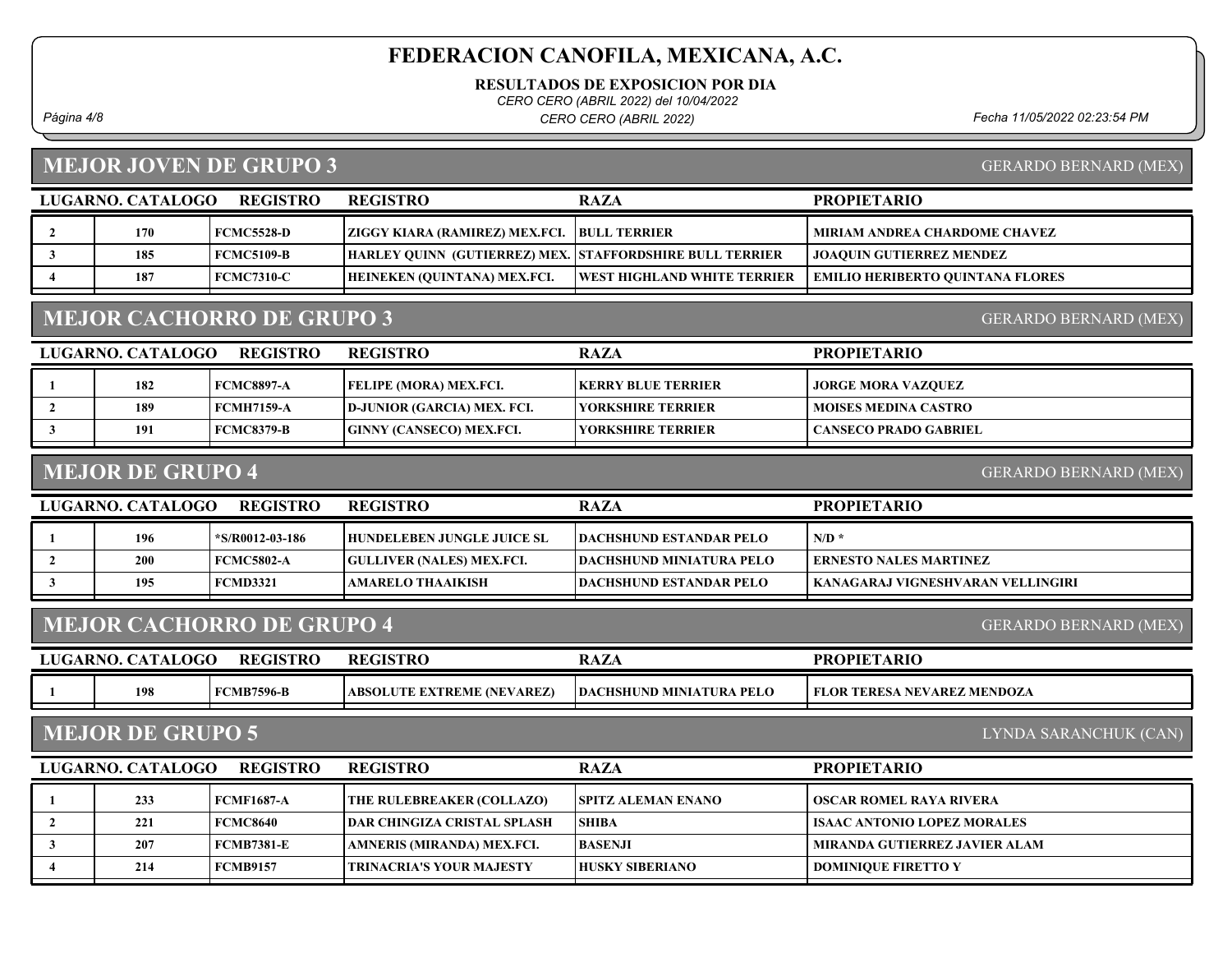RESULTADOS DE EXPOSICION POR DIA

CERO CERO (ABRIL 2022) del 10/04/2022

Página 5/8 Fecha 11/05/2022 02:23:54 PM CERO CERO (ABRIL 2022)

### MEJOR JOVEN DE GRUPO 5

LYNDA SARANCHUK (CAN)

| LUGARNO. CATALOGO | <b>REGISTRO</b>   | <b>REGISTRO</b>                  | <b>RAZA</b>                     | <b>PROPIETARIO</b>                   |
|-------------------|-------------------|----------------------------------|---------------------------------|--------------------------------------|
| 234               | FCME4647-A        | <b>IMASTER ROCK CALACO</b>       | <b>IXOLOITZCUINTLE ESTANDAR</b> | <b>MIGUEL ALONSO PEREZ Y</b>         |
| 203               | <b>FCMB2394-A</b> | <b>ELEOT (MEJIA) MEX. FCI.</b>   | AKITA AMERICANO                 | <b>HECTOR SERGIO MEJIA CONTRERAS</b> |
| 224               | <b>FCMB4612-A</b> | <b>CANELO (MIRELES) MEX.FCI.</b> | <b>SPITZ ALEMAN ENANO</b>       | <b>ALVARO EFREN MIRELES ARROYO</b>   |
| 211               | <b>FCMC8953</b>   | <b>SHAYLO BAFF</b>               | <b>HUSKY SIBERIANO</b>          | JONATHAN COLIN NUÑEZ                 |

# MEJOR CACHORRO DE GRUPO 5

LUGARNO. CATALOGO REGISTRO REGISTRO RAZA PROPIETARIO 1 202 FCMB7051-A GUTBEL THE SOUL HARPER AKITA AMERICANO MARTIN IVAN GUTIERREZ PIO 2 207 FCMB7381-E AMNERIS (MIRANDA) MEX.FCI. BASENJI NIRANDA GUTIERREZ JAVIER ALAM 3 212 FCME7987-C ALIX (LOPEZ) MEX. FCI. HUSKY SIBERIANO JOSE GUADALUPE LOPEZ PEREZ 4 228 FCMB5586-D COTTAGE ORANGE (CABRERA) SPITZ ALEMAN ENANO HECTOR CABRERA GUARNERO

### MEJOR DE GRUPO 6

GERARDO BERNARD (MEX)

LYNDA SARANCHUK (CAN)

| LUGARNO. CATALOGO | <b>REGISTRO</b>   | <b>REGISTRO</b>                     | <b>RAZA</b>   | <b>PROPIETARIO</b>                  |
|-------------------|-------------------|-------------------------------------|---------------|-------------------------------------|
| 249               | <b>FCMC0183-B</b> | <b>SB BOWSER (SANCHEZ) MEX.FCI.</b> | <b>BEAGLE</b> | SANCHEZ PALOMEOUE DIEGO             |
| 242               | <b>FCME9777-B</b> | <b>TONLY GOD KNOWS WHY</b>          | BASSET HOUND_ | <b>CESAR ANTONIO ALMAZAN MACIAS</b> |
| 250               | <b>FCMH9738-A</b> | <b>SET PEPPER (LERIN) MEX. FCI.</b> | BLOODHOUND_   | <b>LERIN MARTINEZ JORGE LUIS</b>    |
|                   |                   |                                     |               |                                     |

### MEJOR JOVEN DE GRUPO 6

GERARDO BERNARD (MEX)

| <b>LUGARNO. CATALOGO</b><br><b>REGISTRO</b> |                                                                  |                  | <b>REGISTRO</b>   | <b>RAZA</b>   | <b>PROPIETARIO</b> |  |  |
|---------------------------------------------|------------------------------------------------------------------|------------------|-------------------|---------------|--------------------|--|--|
|                                             | 247                                                              | *S/RTAB19-08-253 | <b>BARTAG GAL</b> | <b>BEAGLE</b> | $N/D$ *            |  |  |
|                                             | <b>MEJOR CACHORRO DE GRUPO 6</b><br><b>GERARDO BERNARD (MEX)</b> |                  |                   |               |                    |  |  |
|                                             | LUGARNO. CATALOGO                                                | <b>REGISTRO</b>  | <b>REGISTRO</b>   | <b>RAZA</b>   | <b>PROPIETARIO</b> |  |  |
|                                             |                                                                  |                  |                   |               |                    |  |  |

| LUUAKIVU. UA LALUUU | REVISTRU     | REVISIRU                             | <b>NALE</b>   | 1 KULILI AKIU                                     |
|---------------------|--------------|--------------------------------------|---------------|---------------------------------------------------|
| 245                 | $FCMB4887-A$ | 7 (OUIJANO) MEX.FCI.<br><b>BUDDY</b> | <b>BEAGLE</b> | <b>MORALES</b><br><b>JESU:</b><br><b>S RAFAEL</b> |
|                     |              |                                      |               |                                                   |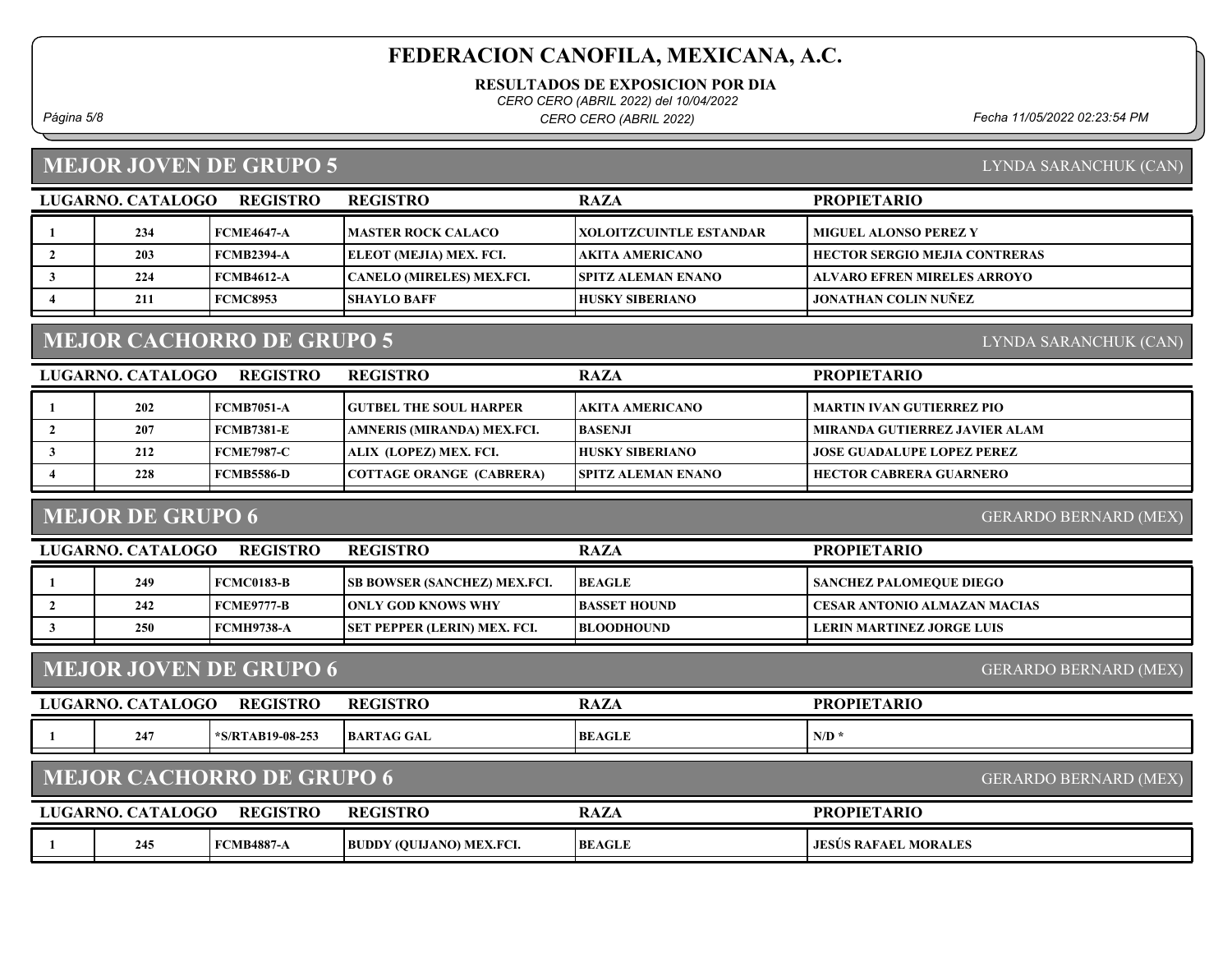RESULTADOS DE EXPOSICION POR DIA

CERO CERO (ABRIL 2022) del 10/04/2022

CERO CERO (ABRIL 2022)

Página 6/8 Fecha 11/05/2022 02:23:54 PM

MEJOR DE GRUPO 7

GERARDO BERNARD (MEX)

|                         | LUGARNO. CATALOGO                                         | <b>REGISTRO</b>               | <b>REGISTRO</b>                       | <b>RAZA</b>                     | <b>PROPIETARIO</b>                                            |  |
|-------------------------|-----------------------------------------------------------|-------------------------------|---------------------------------------|---------------------------------|---------------------------------------------------------------|--|
|                         | 252                                                       | <b>FCMD1146</b>               | <b>RUGERHEIM'S MASHA</b>              | POINTER ALEMAN DE PELO CORTO    | <b>MARICELA GONZALEZ MUÑOZ</b>                                |  |
| $\overline{2}$          | 254                                                       | <b>FCMC8610</b>               | <b>LUCKSHERAY IMAGE LINE</b>          | <b>SETTER INGLES</b>            | JOSE ALFONSO BRITO SANCHEZ                                    |  |
| $\mathbf{3}$            | 255                                                       | <b>FCMF7248-A</b>             | <b>EOIN BAILEYS (PEREZ) MEX. FCI.</b> | SETTER IRLANDES ROJO Y BLANCO   | PEREZ VERA MARGARITA                                          |  |
|                         |                                                           | <b>MEJOR JOVEN DE GRUPO 7</b> |                                       |                                 | <b>GERARDO BERNARD (MEX)</b>                                  |  |
|                         | <b>LUGARNO. CATALOGO</b>                                  | <b>REGISTRO</b>               | <b>REGISTRO</b>                       | <b>RAZA</b>                     | <b>PROPIETARIO</b>                                            |  |
| -1                      | 251                                                       | <b>FCMC7395-B</b>             | ALDA (HERNANDEZ) MEX.FCI.             |                                 | POINTER ALEMAN DE PELO CORTO   EDMUNDO FELIPE BATRES OLIVARES |  |
|                         | <b>MEJOR DE GRUPO 8</b>                                   |                               |                                       |                                 | LYNDA SARANCHUK (CAN)                                         |  |
|                         | LUGARNO. CATALOGO                                         | <b>REGISTRO</b>               | <b>REGISTRO</b>                       | <b>RAZA</b>                     | <b>PROPIETARIO</b>                                            |  |
| -1                      | 275                                                       | <b>FCME4251</b>               | <b>MAXIMUS BARBOUR-GOLD'S</b>         | <b>COBRADOR DORADO</b>          | IVAN JAVIER CORTES ARENAS                                     |  |
| $\overline{2}$          | 278                                                       | <b>FCME7612</b>               | <b>DUNDEEE DUBRONIC</b>               | COCKER SPANIEL AMERICANO        | ANDRES VEGA RODRIGUEZ Y                                       |  |
| 3                       | 260                                                       | <b>FCMC4213-C</b>             | KYRA (GONZALEZ) MEX. FCI.             | <b>COBRADOR DE LABRADOR</b>     | <b>CESAR LEOPOLDO GONZALEZ RODRIGUEZ</b>                      |  |
| $\overline{4}$          | 282                                                       | <b>FCMH5745-A</b>             | <b>GLORIESS IN MY LIFE (MARTINEZ)</b> | <b>SPRINGER SPANIEL INGLES</b>  | <b>MARTINEZ FLORES MARTHA PATRICIA</b>                        |  |
|                         |                                                           | <b>MEJOR JOVEN DE GRUPO 8</b> |                                       |                                 | LYNDA SARANCHUK (CAN)                                         |  |
|                         | LUGARNO. CATALOGO                                         | <b>REGISTRO</b>               | <b>REGISTRO</b>                       | <b>RAZA</b>                     | <b>PROPIETARIO</b>                                            |  |
| -1                      | 278                                                       | <b>FCME7612</b>               | <b>DUNDEEE DUBRONIC</b>               | <b>COCKER SPANIEL AMERICANO</b> | ANDRES VEGA RODRIGUEZ Y                                       |  |
| $\overline{2}$          | 260                                                       | <b>FCMC4213-C</b>             | KYRA (GONZALEZ) MEX. FCI.             | <b>COBRADOR DE LABRADOR</b>     | CESAR LEOPOLDO GONZALEZ RODRIGUEZ                             |  |
| 3                       | 272                                                       | <b>FCMC8584</b>               | <b>MAXIMUS BARVOUR-GOLD'S</b>         | <b>COBRADOR DORADO</b>          | JOSE ALFONSO BRITO SANCHEZ Y                                  |  |
| $\overline{\mathbf{4}}$ | 280                                                       | <b>FCMC6747-A</b>             | <b>ARGGOW DIAMONDS ARE</b>            | <b>SPRINGER SPANIEL INGLES</b>  | <b>DIEGO ARGUELLES ROSAS</b>                                  |  |
|                         | <b>MEJOR CACHORRO DE GRUPO 8</b><br>LYNDA SARANCHUK (CAN) |                               |                                       |                                 |                                                               |  |
|                         | LUGARNO. CATALOGO                                         | <b>REGISTRO</b>               | <b>REGISTRO</b>                       | <b>RAZA</b>                     | <b>PROPIETARIO</b>                                            |  |
| -1                      | 264                                                       | <b>FCMB6460-A</b>             | <b>CHILE MORRON PICANTE</b>           | <b>COBRADOR DORADO</b>          | <b>NANCY PETERSON MARQUARD</b>                                |  |

2 | 257 FCMB6983-A | ALLDANS BENITO MEX.FCI. | COBRADOR DE LABRADOR | CRIADERO ALLDANS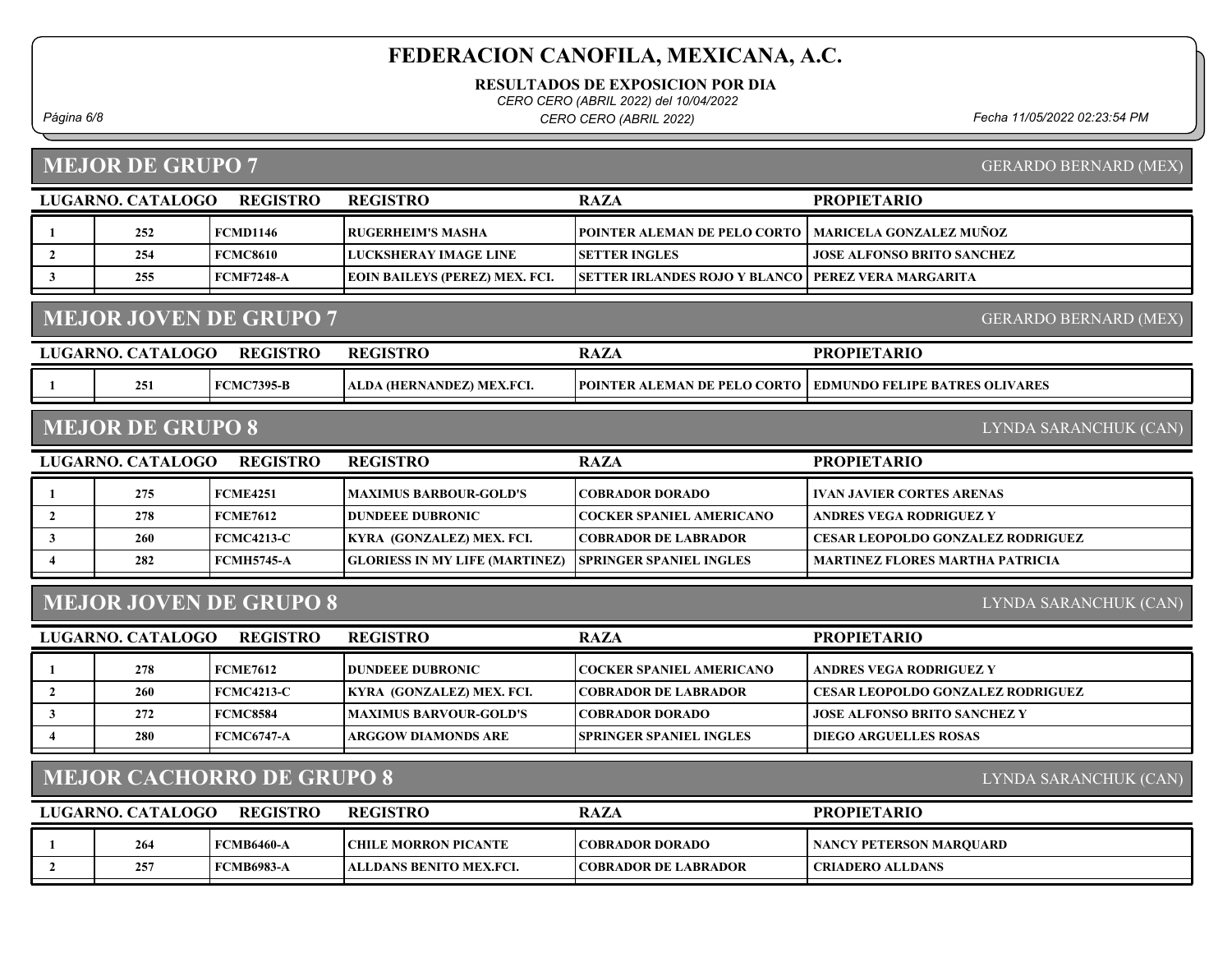RESULTADOS DE EXPOSICION POR DIA

CERO CERO (ABRIL 2022) del 10/04/2022

Página 7/8 Fecha 11/05/2022 02:23:55 PM CERO CERO (ABRIL 2022)

#### MEJOR DE GRUPO 9

LYNDA SARANCHUK (CAN)

LYNDA SARANCHUK (CAN)

| LUGARNO. CATALOGO | <b>REGISTRO</b>  | <b>REGISTRO</b>            | <b>RAZA</b>            | <b>PROPIETARIO</b>                    |
|-------------------|------------------|----------------------------|------------------------|---------------------------------------|
| 313               | FCMF7965-B       | DAYTONA (KUECHEL) MEX.FCI. | <b>BULLDOG FRANCES</b> | <b>ERWIN FEDERICO KUECHEL VAZQUEZ</b> |
| 332               | <b>FCMC8402</b>  | GIRALDITA'S DELICIOSA_     | <b>PUG</b>             | <b>JOSE ALBERTO VELEZ CONTRERAS</b>   |
| 323               | FCME1887-A       | CHARLIE THE NIGHTMARE      | <b>CRESTADO CHINO</b>  | <b>JUAN CARLOS CORTES RUILOBA</b>     |
| 334               | <b>CPRPI4886</b> | PRIME MOON OUO VADIS       | <b>SHIH TZU</b>        | FLOR LETICIA NAVARRO CONTRERAS        |

### MEJOR JOVEN DE GRUPO 9

LUGARNO. CATALOGO REGISTRO RAZA PROPIETARIO REGISTRO 1 334 CPRPI4886 PRIME MOON QUO VADIS SHIH TZU FLOR LETICIA NAVARRO CONTRERAS 2 325 FCMC8914 KLERKSHOF DE STATESMAN PEKINES JUAN CARLOS DE LUNA AMARILLAS 3 291 FCMB3484-B FOREST FOG FRENCHIES KIRO BULLDOG FRANCES CRIADERO FOREST FOG FRENCHIES 4 321 FCMB6718-A FOLLOW MY SHADOW (CORTES) CRESTADO CHINO JUAN CARLOS CORTES RUILOBA

### MEJOR CACHORRO DE GRUPO 9

LYNDA SARANCHUK (CAN)

|     | <b>REGISTRO</b> | <b>REGISTRO</b>                                                                             | <b>RAZA</b> | <b>PROPIETARIO</b>                                                                                                           |
|-----|-----------------|---------------------------------------------------------------------------------------------|-------------|------------------------------------------------------------------------------------------------------------------------------|
| 283 |                 | ANTON (CONSTANTINO) MEX.FCI.                                                                |             | YAZMIN CONSTANTINO MARIN                                                                                                     |
| 333 |                 | BILL (LUNA) MEX. FCI.                                                                       |             | <b>CAROLINA DUARTE MARTINEZ</b>                                                                                              |
| 317 |                 | LIE-MORENO TILIN MEX.FCL                                                                    |             |                                                                                                                              |
| 316 |                 | DREAM HUNTER (SANDOVAL) MEX.                                                                |             | <b>LANGEL SANDOVAL FLORES</b>                                                                                                |
|     |                 | LUGARNO. CATALOGO<br>  FCMB7602-A<br>  FCMB5049-A<br><b>FCMB8510-B</b><br><b>FCME9019-A</b> |             | <b>BULLDOG FRANCES</b><br><b>SHIH TZU</b><br>CHIHUAHUEÑO PELO LARGO PELO   CRIADERO JE-MORENO<br>CHIHUAHUEÑO PELO CORTO PELO |

### MEJOR DE GRUPO 10

GERARDO BERNARD (MEX)

GERARDO BERNARD (MEX)

| LUGARNO. CATALOGO | <b>REGISTRO</b>   | <b>REGISTRO</b>                  | <b>RAZA</b>            | <b>PROPIETARIO</b>         |
|-------------------|-------------------|----------------------------------|------------------------|----------------------------|
| 343               | <b>FCME3291</b>   | <b>IGOLDDRAGON EMPIRE HOT</b>    | <b>AFGANO</b>          | JUAN CARLOS PEREZ AVILA    |
| 346               | FCME8019-A        | GIBSON (SANCHEZ) MEX. FCI.       | <b>LOBERO IRLANDES</b> | PABLO ARMANDO SANCHEZ LUGO |
| 344               | <b>FCME9976-C</b> | <b>ATLAS PLEIADES (MARTINEZ)</b> | <b>BORZOI</b>          | RICARDO MARTINEZ RUIZ      |
|                   |                   |                                  |                        |                            |

|  | <b>MEJOR CACHORRO DE GRUPO 10</b> |
|--|-----------------------------------|
|  |                                   |

LUGARNO. CATALOGO REGISTRO RAZA REGISTRO

PROPIETARIO